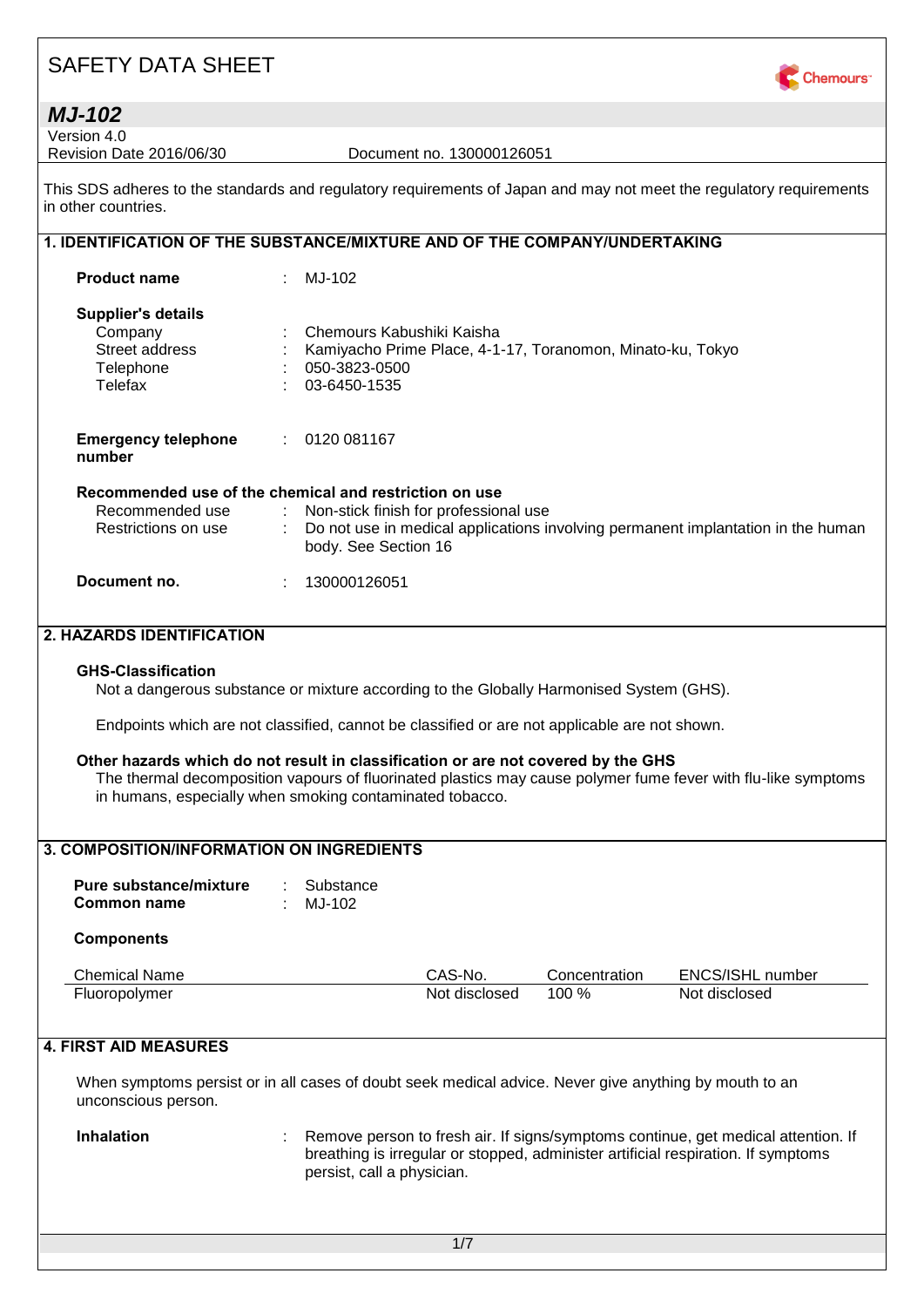| <b>MJ-102</b>                                                                    |   |                                                                                                                                                                                                                 |
|----------------------------------------------------------------------------------|---|-----------------------------------------------------------------------------------------------------------------------------------------------------------------------------------------------------------------|
| Version 4.0<br>Revision Date 2016/06/30                                          |   | Document no. 130000126051                                                                                                                                                                                       |
| <b>Skin contact</b>                                                              |   | Do NOT use solvents or thinners. Take off all contaminated clothing immediately.<br>Wash skin thoroughly with soap and water or use recognized skin cleanser. If skin<br>irritation persists, call a physician. |
| Eye contact                                                                      |   | Remove contact lenses. Irrigate copiously with clean, fresh water for at least 10<br>minutes, holding the eyelids apart. Seek medical advice.                                                                   |
| Ingestion                                                                        |   | If swallowed, seek medical advice immediately and show this container or label.                                                                                                                                 |
| <b>Most important</b><br>symptoms/effects, acute<br>and delayed                  |   | No information available.                                                                                                                                                                                       |
| <b>Protection of first-aiders</b>                                                |   | No information available.                                                                                                                                                                                       |
| Notes to physician                                                               |   | No information available.                                                                                                                                                                                       |
| <b>5. FIREFIGHTING MEASURES</b>                                                  |   |                                                                                                                                                                                                                 |
| <b>Suitable extinguishing</b><br>media                                           |   | Water spray, Dry chemical                                                                                                                                                                                       |
| <b>Specific hazards</b>                                                          |   | Fire will produce dense black smoke containing hazardous combustion products<br>(see section 10). Exposure to decomposition products may be a hazard to health.                                                 |
| <b>Special protective</b><br>equipment for firefighters                          |   | Full protective flameproof clothing Wear self-contained breathing apparatus for<br>firefighting if necessary.                                                                                                   |
| <b>Specific extinguishing</b><br>methods                                         | ÷ | No information available.                                                                                                                                                                                       |
| <b>Specific methods</b>                                                          | ÷ | Do not allow run-off from fire fighting to enter drains or water courses. Cool<br>containers/tanks with water spray.                                                                                            |
| <b>6. ACCIDENTAL RELEASE MEASURES</b>                                            |   |                                                                                                                                                                                                                 |
| <b>Personal precautions,</b><br>protective equipment and<br>emergency procedures |   | Ventilate the area. Avoid breathing dust. Remove all sources of ignition.                                                                                                                                       |
| <b>Environmental</b><br>precautions                                              |   | Do not discharge to streams, ponds, lakes or sewers. Local authorities should be<br>advised if significant spillages cannot be contained.                                                                       |
| <b>Methods and materials</b><br>for containment and<br>cleaning up               |   | Sweep up and shovel into suitable containers for disposal. Dispose of in<br>accordance with local regulations. Clean with detergents. Avoid solvents.                                                           |
| 7. HANDLING AND STORAGE                                                          |   |                                                                                                                                                                                                                 |
| <b>Handling</b>                                                                  |   |                                                                                                                                                                                                                 |
| Technical<br>measures/Precautions                                                |   | Smoking, eating and drinking should be prohibited in the application area. Wash<br>thoroughly after handling. Wash hands before eating, drinking, or smoking.                                                   |

Chemours<sup>-</sup>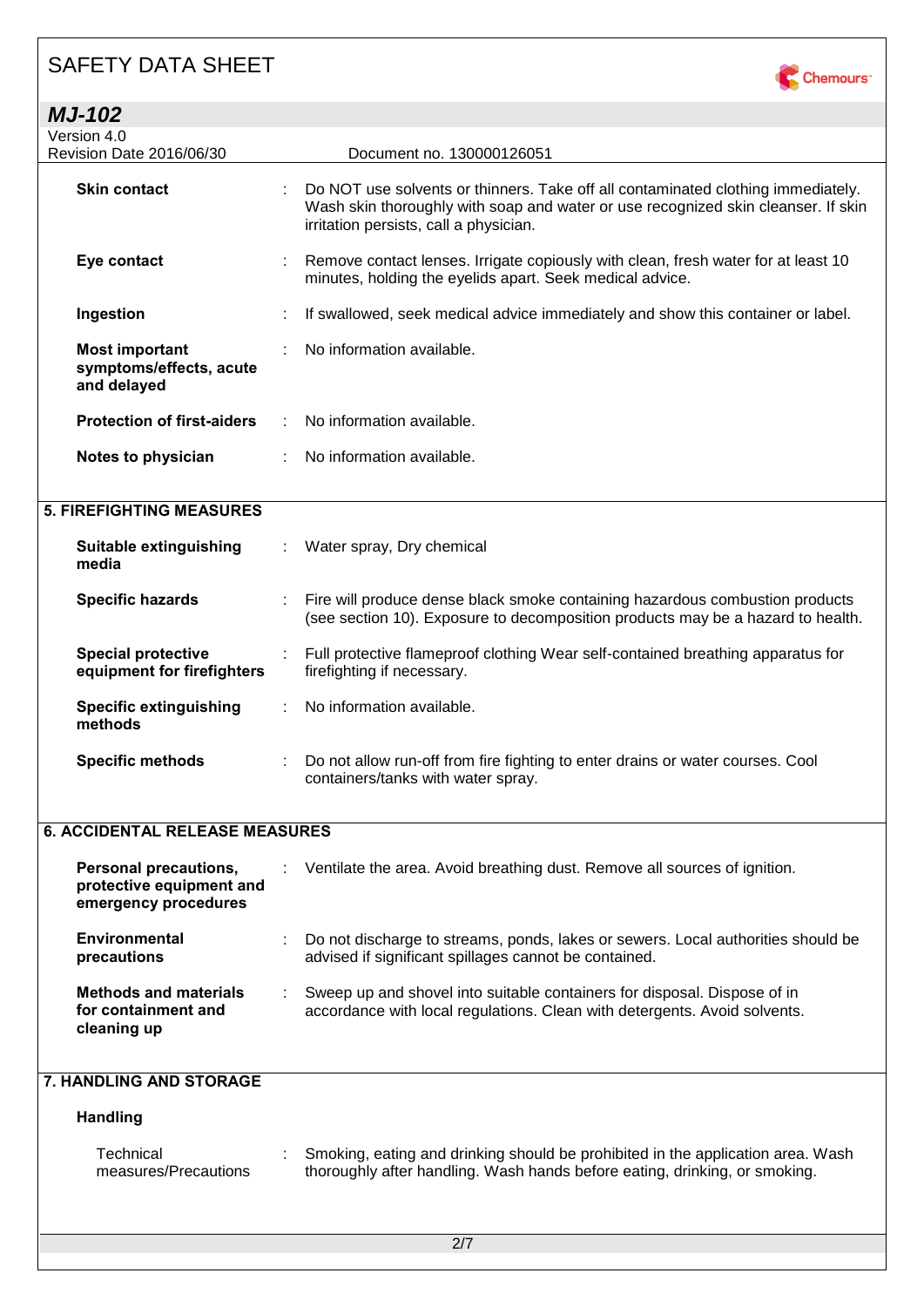| <b>MJ-102</b>                                                     |   |                                                                                                                                                                                                                                                                           |
|-------------------------------------------------------------------|---|---------------------------------------------------------------------------------------------------------------------------------------------------------------------------------------------------------------------------------------------------------------------------|
| Version 4.0                                                       |   |                                                                                                                                                                                                                                                                           |
| Revision Date 2016/06/30                                          |   | Document no. 130000126051                                                                                                                                                                                                                                                 |
| Local exhaust<br>ventilation / adequate<br>ventilation            |   | No information available.                                                                                                                                                                                                                                                 |
| Precautions for safe<br>handling                                  | ÷ | Mixture may charge electrostatically: always use earthing leads when transferring<br>from one container to another. Keep away from open flames, hot surfaces and<br>sources of ignition. Dust may form explosive mixture in air. Avoid formation of dust<br>and aerosols. |
| <b>Hygiene measures</b>                                           |   | Do not breathe dust. Avoid contact with skin, eyes and clothing.                                                                                                                                                                                                          |
| <b>Storage</b>                                                    |   |                                                                                                                                                                                                                                                                           |
| Suitable storage<br>conditions                                    |   | Observe label precautions. Close container after each use. Never use pressure to<br>empty. No smoking. Prevent unauthorized access. Containers which are opened<br>must be carefully resealed and kept upright to prevent leakage.                                        |
|                                                                   |   | Advice on common storage: Keep away from oxidizing agents, strongly alkaline<br>and strongly acid materials in order to avoid exothermic reactions.                                                                                                                       |
| Suitable container and<br>packaging materials for<br>safe storage |   | No information available.                                                                                                                                                                                                                                                 |

Chemours<sup>-</sup>

### **8. EXPOSURE CONTROLS/PERSONAL PROTECTION**

| <b>Control parameters</b>     |   |                                                                                                                                                                                                                                                                             |
|-------------------------------|---|-----------------------------------------------------------------------------------------------------------------------------------------------------------------------------------------------------------------------------------------------------------------------------|
| No information available.     |   |                                                                                                                                                                                                                                                                             |
| <b>Engineering measures</b>   | ÷ | Provide appropriate exhaust ventilation at places where dust is formed. Ensure<br>adequate ventilation. Use only in area provided with appropriate exhaust<br>ventilation. Handle only in a place equipped with local exhaust (or other<br>appropriate exhaust).            |
| <b>Biological Limits</b>      |   | No information available.                                                                                                                                                                                                                                                   |
| Personal protective equipment |   |                                                                                                                                                                                                                                                                             |
| Respiratory protection        |   | When workers are facing concentrations above the exposure limit they must use<br>appropriate certified respirators. In case of insufficient ventilation, wear suitable<br>respiratory equipment. In the case of respirable dust, use self-contained breathing<br>apparatus. |
| Hand protection               |   | Wear approved gloves that are suitable for the task and have been shown to be<br>impervious for the duration of their use.                                                                                                                                                  |
| Eye protection                |   | Wear safety glasses or coverall chemical splash goggles.                                                                                                                                                                                                                    |
| Skin and body<br>protection   |   | Wear suitable protective equipment.                                                                                                                                                                                                                                         |
| <b>Protective measures</b>    |   | Personal protective equipment comprising: suitable protective gloves, safety<br>goggles and protective clothing                                                                                                                                                             |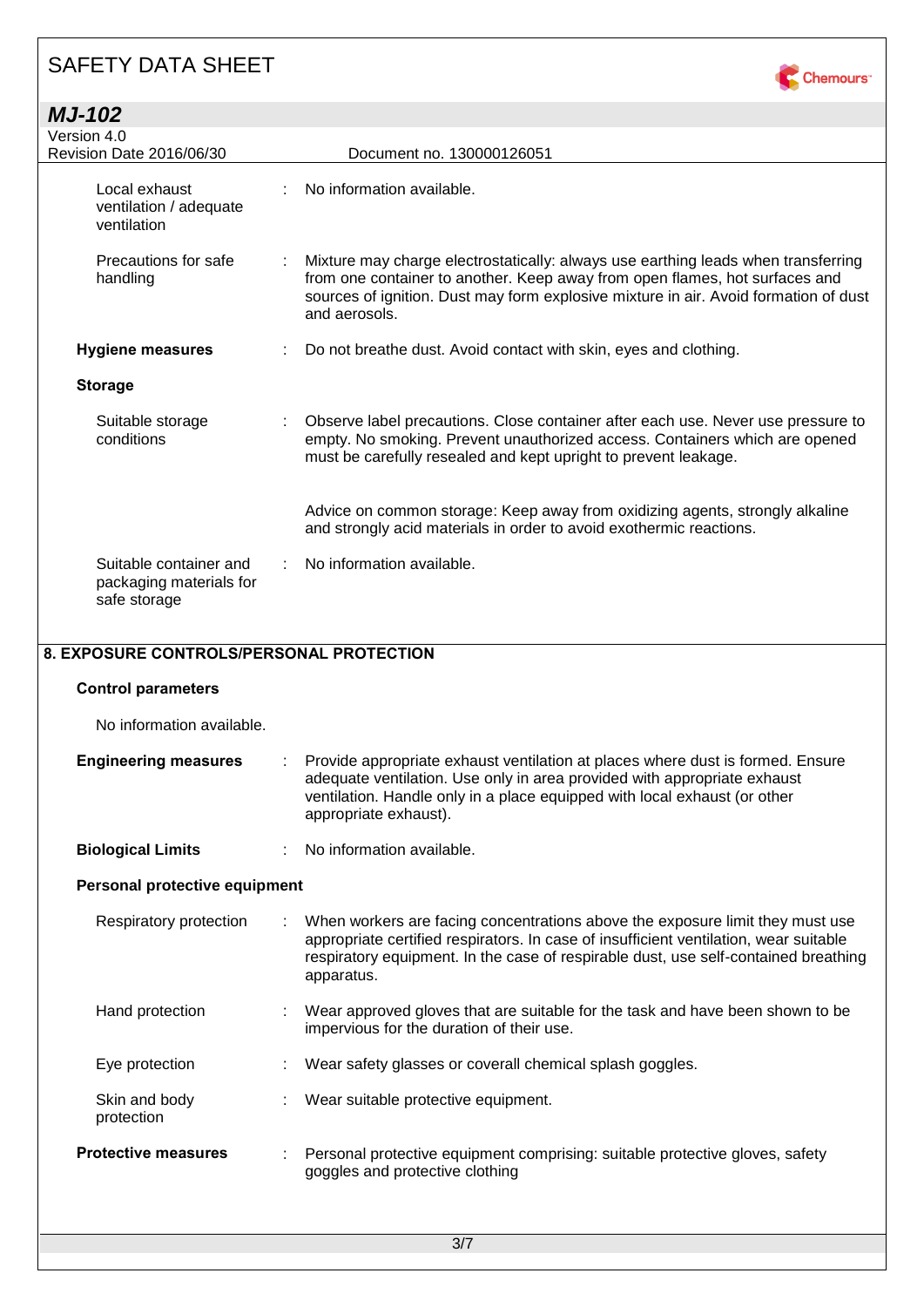

Version 4.0

Revision Date 2016/06/30 Document no. 130000126051

#### **9. PHYSICAL AND CHEMICAL PROPERTIES**

#### **Appearance (Physical state, form, colour, etc.)**

| <b>Odour</b>   | No information available. |
|----------------|---------------------------|
| Colour         | : white                   |
| Form           | : solid                   |
| Physical state | solid                     |
|                |                           |

- **Odour Threshold** : No information available.
- **pH** : No information available.

### **Melting point/freezing point**

No information available.

#### **Boiling point, initial boiling point and boiling range** No information available.

**Flash point** : No Measurable Flashpoint **Evaporation rate** : No information available. **Flammability (solid, gas)** : Does not sustain combustion. **Upper/lower flammability or explosive limits** Upper explosion limit : No information available. Lower explosion limit : No information available. **Vapour pressure** : No information available. **Vapour density** : No information available. **Density** Density : 2.1500 g/cm3 Specific gravity (Relative density) : See Density **Solubility(ies)** Water solubility **: insoluble Partition coefficient: noctanol/water** : No information available. **Auto-ignition temperature** No information available. **Decomposition temperature** : No information available. **Viscosity (coefficient of viscosity)**

| Viscosity, kinematic | No information available. |
|----------------------|---------------------------|
| Viscosity, dynamic   | no data available         |

| <b>Molecular weight</b> | No information available. |
|-------------------------|---------------------------|
|                         |                           |

#### **10. STABILITY AND REACTIVITY**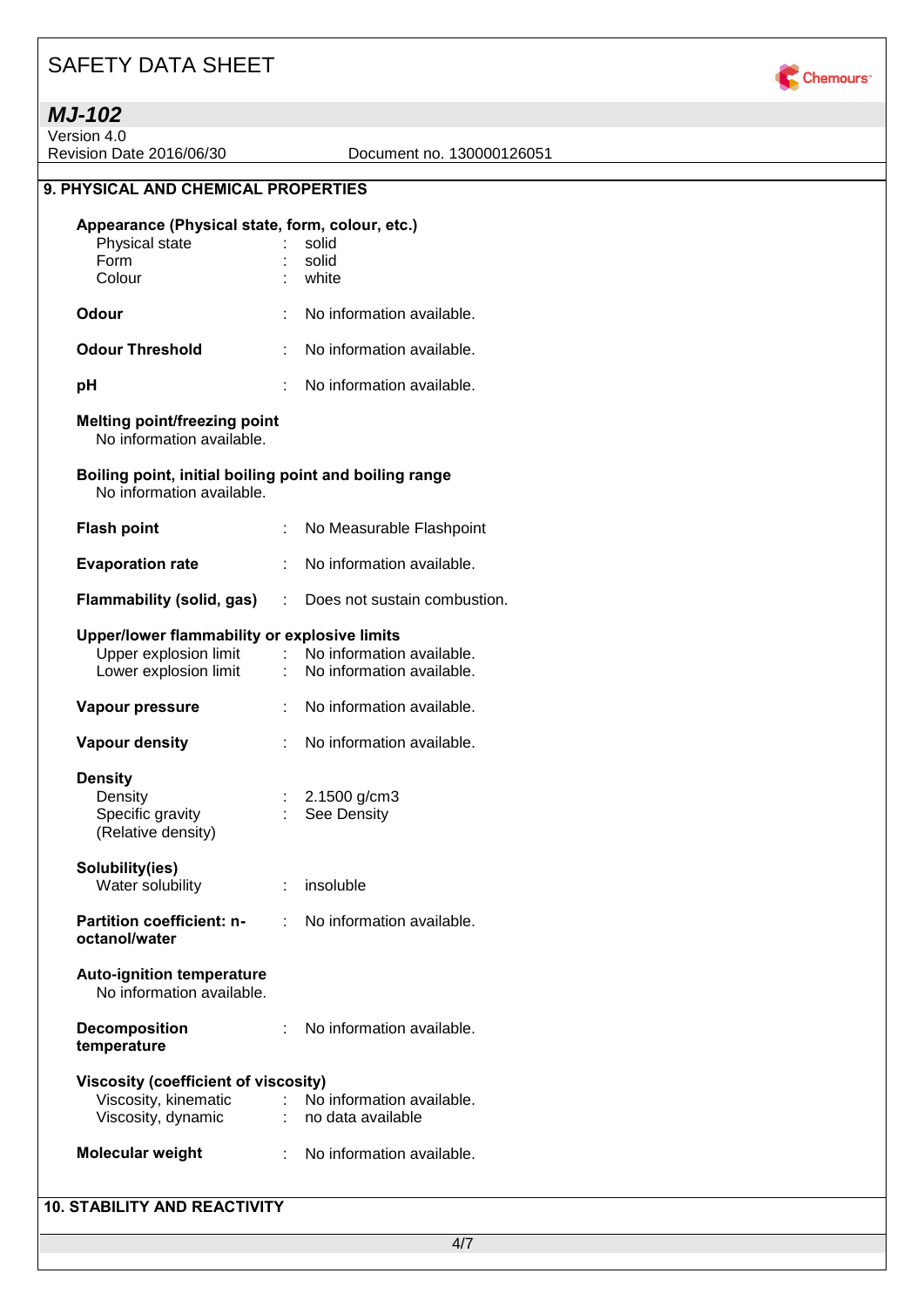

### *MJ-102*

| Version 4.0<br>Revision Date 2016/06/30      |    | Document no. 130000126051                                                                                                                                                 |
|----------------------------------------------|----|---------------------------------------------------------------------------------------------------------------------------------------------------------------------------|
|                                              |    |                                                                                                                                                                           |
| <b>Reactivity</b>                            | ÷  | Stable                                                                                                                                                                    |
| <b>Chemical stability</b>                    |    | : No information available.                                                                                                                                               |
| <b>Possibility of hazardous</b><br>reactions | ÷. | Hazardous polymerization will not occur.                                                                                                                                  |
| <b>Conditions to avoid</b>                   | ÷. | Stable at normal temperatures and storage conditions.                                                                                                                     |
| <b>Materials to avoid</b>                    | ÷. | None reasonably foreseeable.                                                                                                                                              |
| <b>Hazardous</b><br>decomposition products   |    | In case of fire hazardous decomposition products may be produced such as:,<br>Carbon dioxide (CO2), carbon monoxide (CO), oxides of nitrogen (NOx), dense<br>black smoke. |

#### **11. TOXICOLOGICAL INFORMATION**

#### **Acute toxicity**

No information available.

### **Skin corrosion/irritation**

No information available.

#### **Serious eye damage/eye irritation** No information available.

#### **Respiratory or skin sensitisation**

No information available.

### **Germ cell mutagenicity**

No information available.

#### **Carcinogenicity**

No information available.

#### **Reproductive toxicity**

No information available.

#### **Specific Target Organ Toxicity**

No information available.

#### **Aspiration hazard**

No information available.

#### **12. ECOLOGICAL INFORMATION**

#### **Ecotoxicity effects**

No information available.

#### **Persistence and degradability** No information available.

**Bioaccumulation**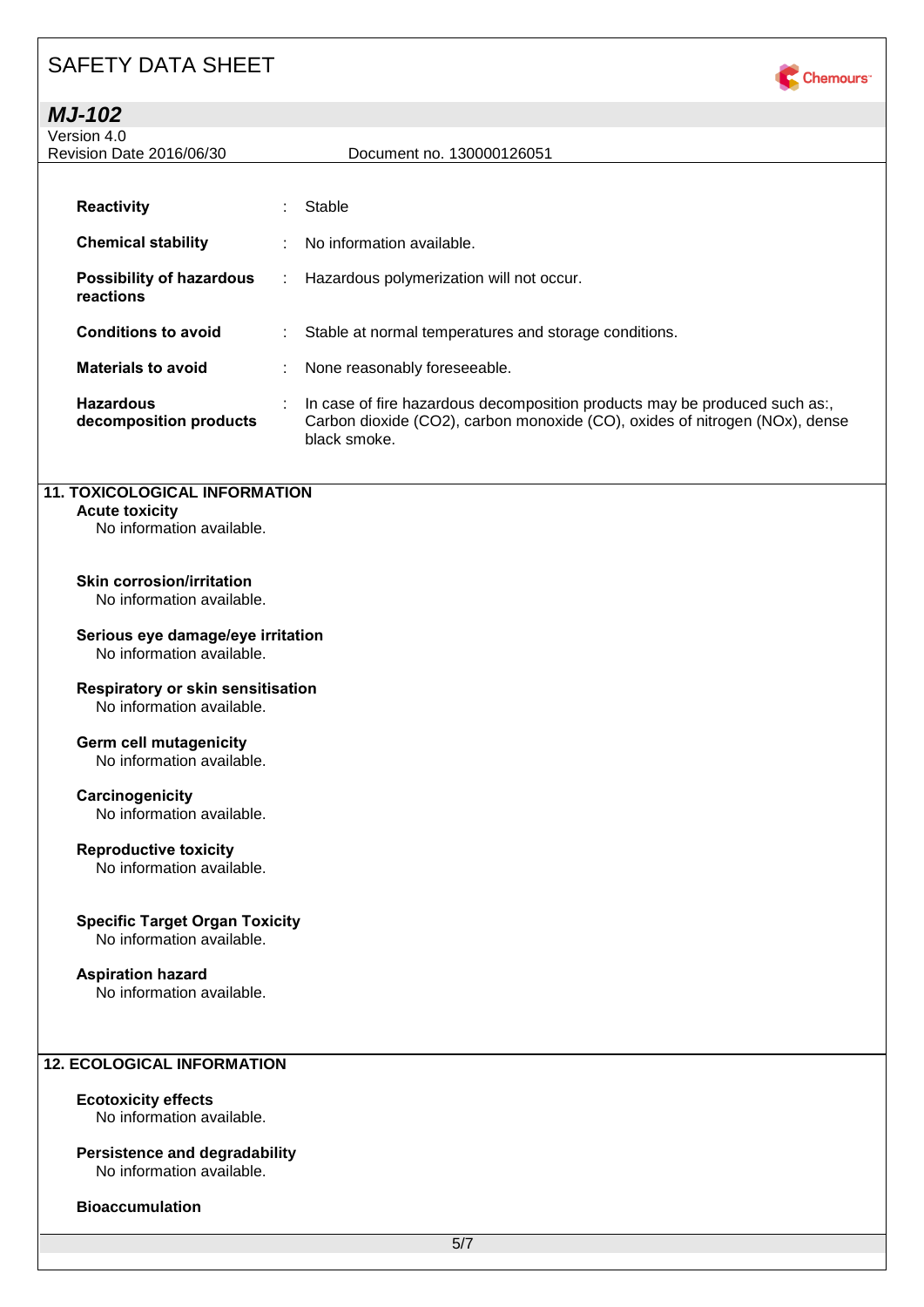| <b>MJ-102</b>                             |                                                                                                                                                                                                                                                                                             |
|-------------------------------------------|---------------------------------------------------------------------------------------------------------------------------------------------------------------------------------------------------------------------------------------------------------------------------------------------|
| Version 4.0                               |                                                                                                                                                                                                                                                                                             |
| Revision Date 2016/06/30                  | Document no. 130000126051                                                                                                                                                                                                                                                                   |
| No information available.                 |                                                                                                                                                                                                                                                                                             |
| <b>Mobility in soil</b>                   |                                                                                                                                                                                                                                                                                             |
| No information available.                 |                                                                                                                                                                                                                                                                                             |
|                                           |                                                                                                                                                                                                                                                                                             |
| Other adverse effects                     |                                                                                                                                                                                                                                                                                             |
| No information available.                 |                                                                                                                                                                                                                                                                                             |
|                                           |                                                                                                                                                                                                                                                                                             |
| <b>13. DISPOSAL CONSIDERATIONS</b>        |                                                                                                                                                                                                                                                                                             |
| <b>Disposal regulatory</b><br>information | Dispose in accordance with the Waste Disposal and Public Cleaning Law<br>(Enforcement Ordinance, Section 6). When consigning for disposal, do so after<br>signing a contract with a (specially controlled) industrial waste disposer approved<br>by the local authority.                    |
| Waste disposal methods                    | Dispose of in accordance with local regulations.                                                                                                                                                                                                                                            |
| <b>Contaminated packaging</b>             | When disposing of empty containers, completely remove the content, and dispose<br>of it in accordance with the Waste Disposal and Public Cleaning Law<br>(Enforcement Ordinance, Section 6) in the same manner as with residual wastes.<br>Dispose of in accordance with local regulations. |
|                                           |                                                                                                                                                                                                                                                                                             |

Chemours<sup>-</sup>

### **14. TRANSPORT INFORMATION**

| International transport<br>regulations          | ÷. | Not classified as dangerous in the meaning of transport regulations. |
|-------------------------------------------------|----|----------------------------------------------------------------------|
| UN DG classification                            |    | Not applicable                                                       |
| UN number                                       |    | Not applicable                                                       |
| Domestic transport<br>regulations               |    | Not applicable                                                       |
| Additional regulations                          |    | Not applicable                                                       |
| Matters needing attention<br>for transportation |    | Not applicable                                                       |
| <b>Emergency Response</b><br>Guidebook Number   |    | Not applicable                                                       |

### **15. REGULATORY INFORMATION**

No major statutes concerning chemical substances are applicable in Japan.

### **16. OTHER INFORMATION**

#### **References**

SDS Number: 130000126051

### **Contact department/person for inquiry**

Responsible : See Section 1 **Department** 

# **Revision Date/Version**

| Date of first preparation | : 2015/03/30 |
|---------------------------|--------------|
| <b>Revision Date</b>      | : 2016/07/04 |